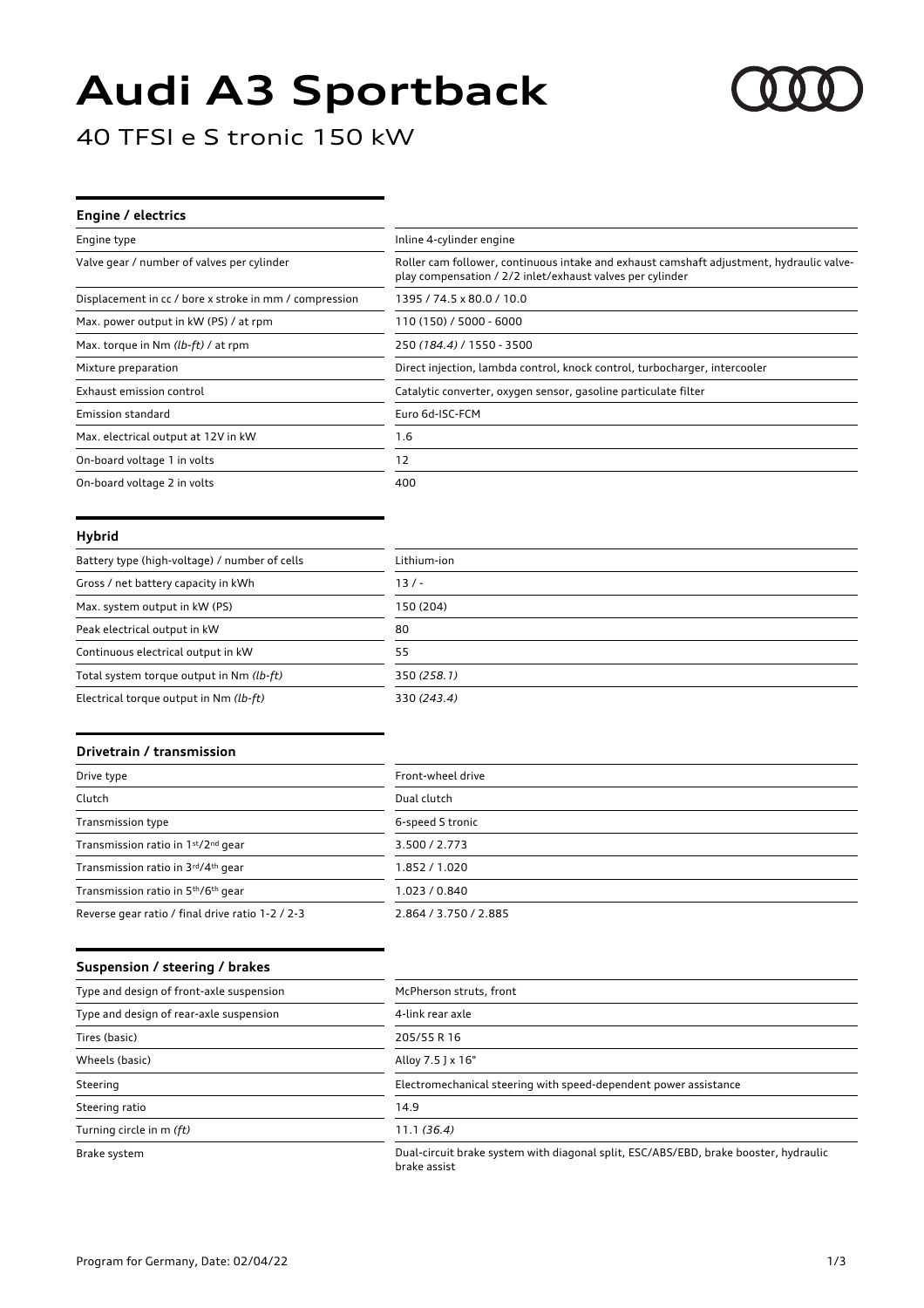## **Performance / range / acoustics**

| Top speed / electrical in km/h (mph)                                               | 227 (141.1) (limited) / 140 (87.0) |
|------------------------------------------------------------------------------------|------------------------------------|
| System acceleration, 0-100 km/h (0-62.1 mph)                                       | 7.6                                |
| Electrical range, combined according to WLTP in km (mi)                            | $67 - 59(41.6 - 36.7)$             |
| Fuel type / octane value / fuel standard                                           | Gasoline / 95 / DIN EN 228         |
| Exterior noise level when stationary / drive-past as per<br>ECE R51.03 in dB $(A)$ | 71.0/69                            |

#### **Consumption / emission\***

| Efficiency class                                                                  | $A+++$                     |
|-----------------------------------------------------------------------------------|----------------------------|
| Electric power consumption, combined according to NEDC<br>in kWh/100 km (62.1 mi) | $12.9 - 12.0$              |
| Fuel consumption, combined according to NEDC<br>in $1/100$ km (US mpg)            | $1.4 - 1.3(168.0 - 180.9)$ |

CO2 emissions, combined according to NEDC in g/km *(g/mi)* 32 - 29 *(51.5 - 46.7)*

## **Servicing / guarantee (Germany)**

| Service interval                             | 30,000 km (18,641.1 mi) / 2 years, whichever comes first |
|----------------------------------------------|----------------------------------------------------------|
| Vehicle / paint / rust perforation quarantee | 2/3/12 years                                             |
| Insurance classification in Germany:         | 14/21/22                                                 |

third party / fully comprehensive / part-comprehensive

# **Weights / loads** Unladen weight without driver / with driver / gross weight<br>limit in kg  $(lb)$ limit in kg *(lb)* <sup>1560</sup>*(3439.2)* / 1635 *(3604.6)* / 2065 *(4552.5)* Front / rear axle load limit in kg *(lb)* 1065 *(2347.9)* / 1065 *(2347.9)* Trailer load limit on 8% / 12% gradient, braked // unbraked in kg *(lb)* 1700 *(3747.9)* / 1400 *(3086.5)* // 750 *(1653.5)* Roof load limit / permissible nose weight in kg *(lb)* 75 *(165.3)* / 80 *(176.4)* **Capacities**

# Cooling system capacity (incl. heating) in l *(US gal)* 14.6 *(3.9)* Engine oil capacity, including filter (change volume) in l *(US qt)* <sup>4</sup>*(4.2)* Fuel tank capacity / optional in l *(US gal)* 40 *(10.6)* / -